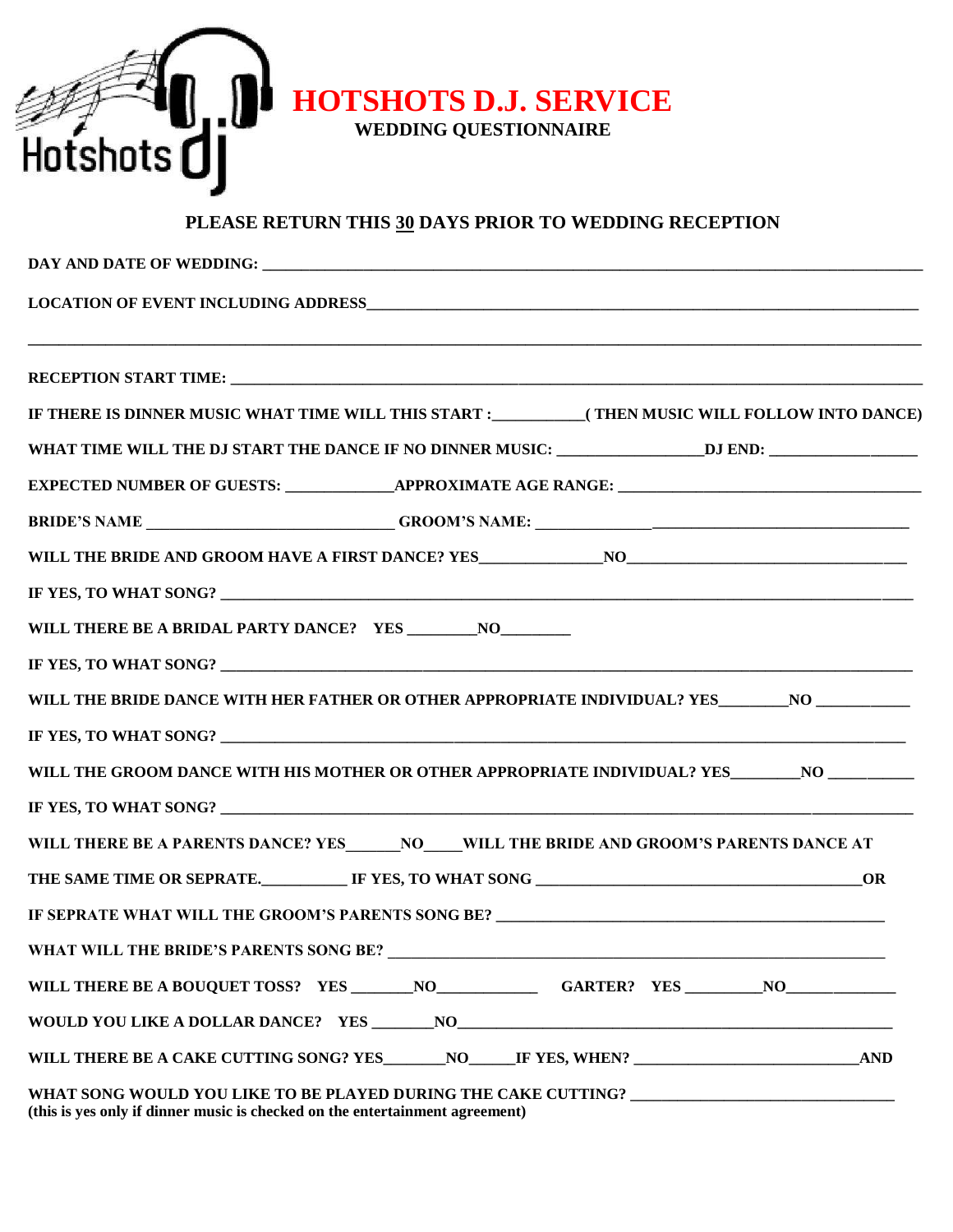## WOULD YOU LIKE US TO INTRODUCE THE WEDDING PARTY IN A GRAND MARCH? YES \_\_\_\_\_\_\_NO\_\_\_\_\_\_\_\_\_\_ IF YES, LIST THE GROOMSMEN AND BRIDESMAIDS AS THEY ARE TO BE COUPLED TO BE INTRODUCED

| PLEASE FILL IN THE FOLLOWING INFORMATION.                                     |  |  |
|-------------------------------------------------------------------------------|--|--|
|                                                                               |  |  |
|                                                                               |  |  |
|                                                                               |  |  |
|                                                                               |  |  |
|                                                                               |  |  |
| <b>AND</b><br>GROOMSMAN                                                       |  |  |
| <b>AND</b>                                                                    |  |  |
|                                                                               |  |  |
|                                                                               |  |  |
| <b>AND</b>                                                                    |  |  |
|                                                                               |  |  |
| <b>AND</b>                                                                    |  |  |
|                                                                               |  |  |
| <b>AND</b>                                                                    |  |  |
|                                                                               |  |  |
| <b>AND</b><br><b>GROOMSMAN</b>                                                |  |  |
|                                                                               |  |  |
| <b>AND</b>                                                                    |  |  |
| IF THERE ARE ADDITIONAL ATTENDANTS PLEASE CHECK HERE AND CONTINUE ON THE BACK |  |  |
|                                                                               |  |  |
|                                                                               |  |  |
|                                                                               |  |  |

BRIDE AND GROOM TO BE INTRODUCED AS: "MR. AND MRS." \_\_\_\_\_\_\_\_\_\_\_\_\_\_\_\_\_\_\_\_\_\_\_\_\_\_\_\_\_